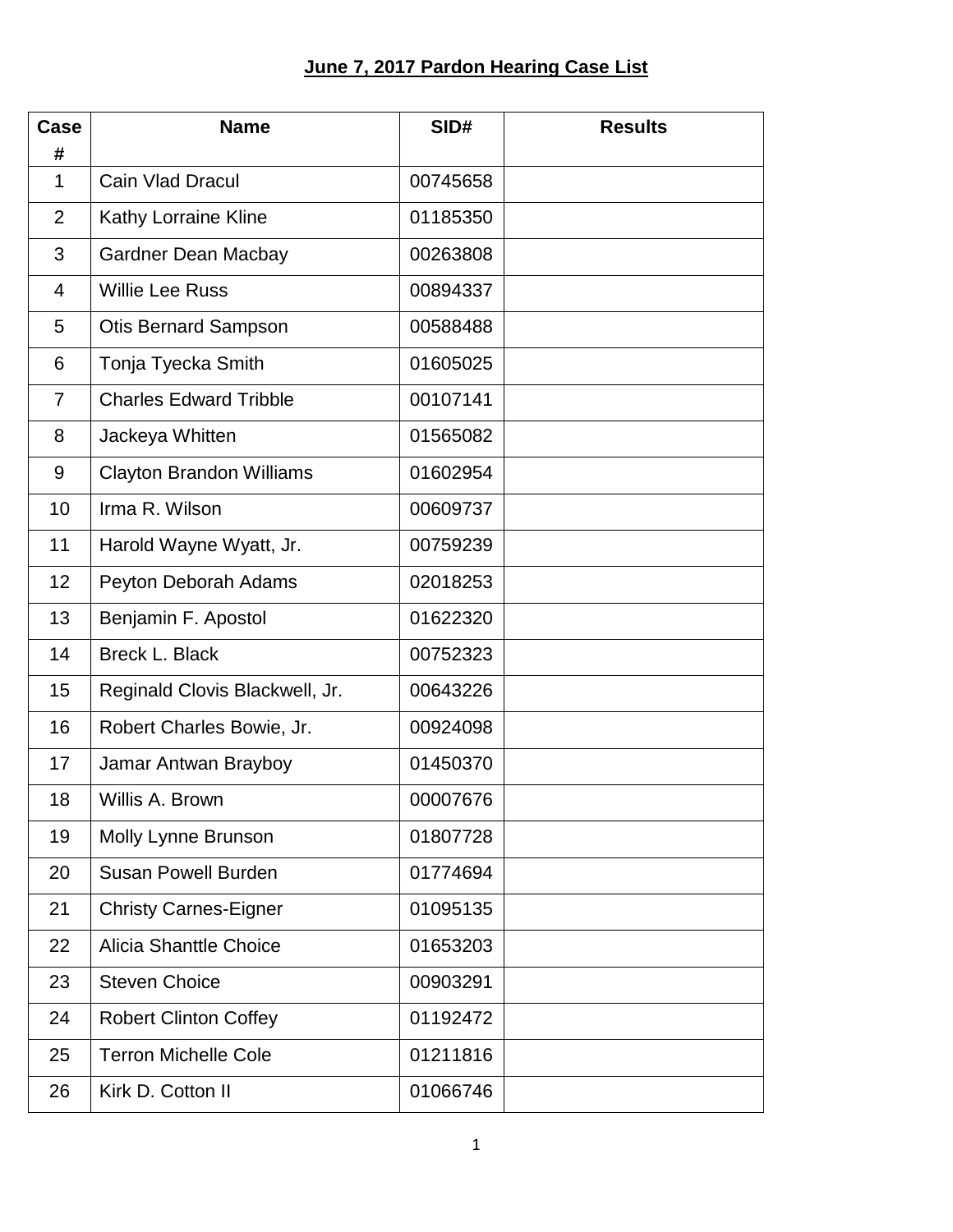## **June 7, 2017 Pardon Hearing Case List**

| 27 | <b>Bruce Edward Davids</b>       | 00586063 |
|----|----------------------------------|----------|
| 28 | <b>Crystal Nicole Deal</b>       | 01501568 |
| 29 | Jane Ashley Deets                | 00674514 |
| 30 | <b>Tonza Ann Deloatch</b>        | 01056225 |
| 31 | <b>Brian Alan Dorsey</b>         | 01793406 |
| 32 | <b>Thomas Downer</b>             | 01917659 |
| 33 | David Campbell Evans             | 01032161 |
| 34 | Dennis R. Ford                   | 00874840 |
| 35 | Antonio Donnell Freeman          | 00992468 |
| 36 | William H. Griffin               | 00438841 |
| 37 | Stacie Felicia Guiendon (Alston) | 00925445 |
| 38 | Cedric L. Hardy                  | 00780718 |
| 39 | <b>Heath Dwayne Hawks</b>        | 01015821 |
| 40 | Roland D. Hefner, Jr.            | 01250433 |
| 41 | John Chandler Herring            | 01357269 |
| 42 | <b>Watkins Hightower</b>         | 00547908 |
| 43 | <b>Thomas Ann Jackson</b>        | 01463483 |
| 44 | Kyong Ann Jenkins                | 01357506 |
| 45 | Barbara Lynn Kennedy             | 01297553 |
| 46 | Javon Martin Kennedy             | 00956517 |
| 47 | <b>Misha Nicole Knotts</b>       | 01681916 |
| 48 | Brandy L. Koon                   | 01994657 |
| 49 | Gwendolyn K. Lauderdale          | 01661517 |
| 50 | Katrina Kay Lee                  | 01567075 |
| 51 | Jamelia Tomoco Logan             | 02184324 |
| 52 | Kenneth Brandon Long             | 01620611 |
| 53 | <b>Roddie Morris Lowery</b>      | 01853326 |